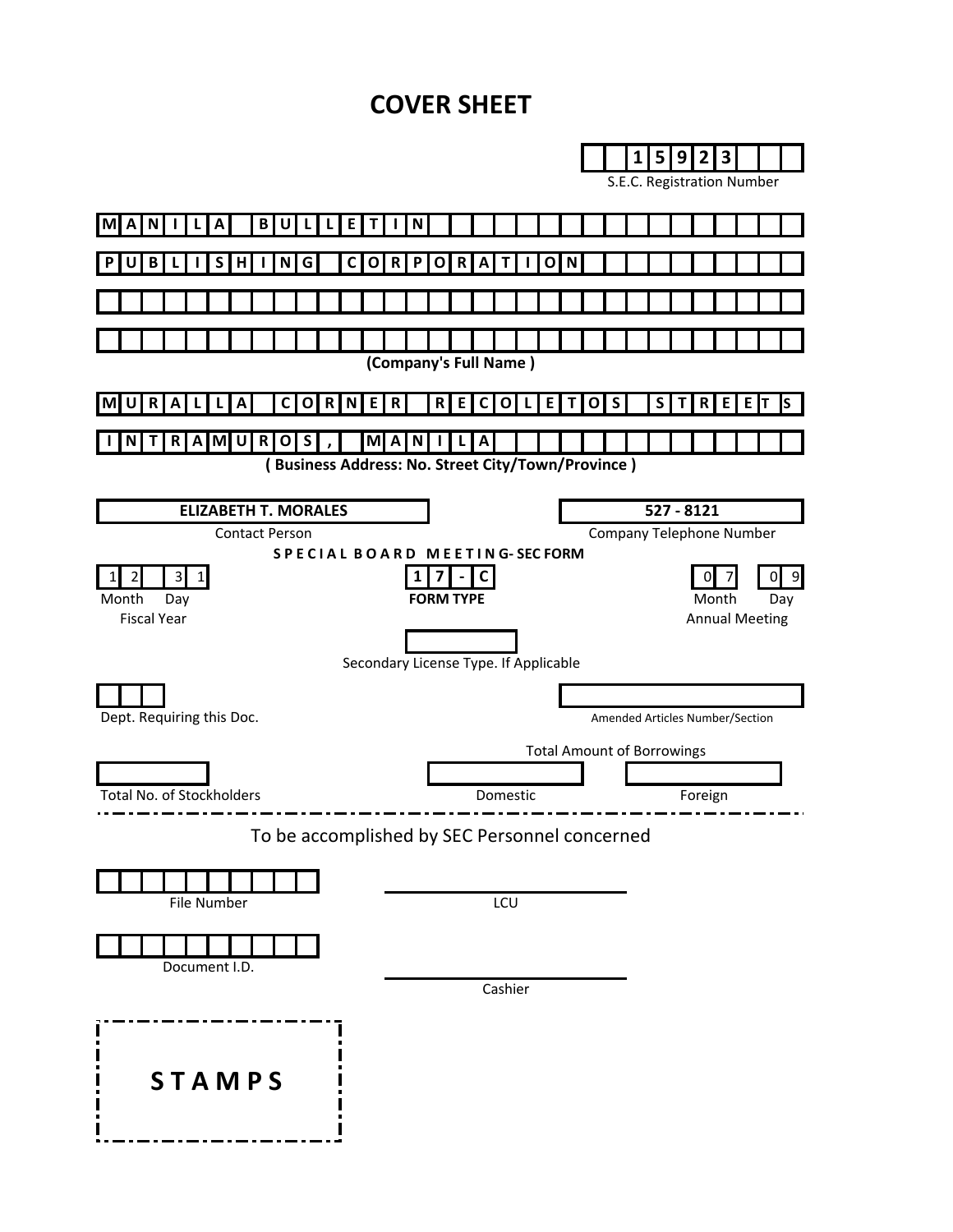## **SECURITIES AND EXCHANGE COMMISSION**

## **SEC FORM 17 – C CURRENT REPORT UNDER SECTION 17 OF THE SECURITIES REGULATION CODE AND SRC RULE 17. 2 (c) THEREUNDER**

|                                                                                      | 1. Date of Report - (Date of earliest event reported)                                                                      | <b>July 9, 2015</b>                                 |
|--------------------------------------------------------------------------------------|----------------------------------------------------------------------------------------------------------------------------|-----------------------------------------------------|
|                                                                                      | 2. SEC Identification Number                                                                                               | 15923                                               |
|                                                                                      | 3. BIR Tax Identification Number                                                                                           | 000-746-558                                         |
|                                                                                      | 4. Name of Registrant                                                                                                      | <b>MANILA BULLETIN PUBLISHING CORPORATION</b>       |
|                                                                                      | 5. Province, country or other jurisdiction of incorporation or organization -<br><b>Philippines</b>                        |                                                     |
|                                                                                      | 6. Industry Classification Code - to be provided by SEC                                                                    |                                                     |
|                                                                                      | <b>Manila Bulletin Building, Muralla corner Recoletos</b><br>7. Address of principal office<br>Streets, Intramuros, Manila |                                                     |
|                                                                                      | 8. Registrant's telephone number                                                                                           | 527-8121                                            |
|                                                                                      | 9. Former name, former address, if changed since last report no change                                                     |                                                     |
| 10. Securities registered pursuant to Sections 8 and 12 of the SRC or Sections 4 and |                                                                                                                            |                                                     |
|                                                                                      | 8 of the RSA                                                                                                               |                                                     |
|                                                                                      | <b>Title of Each Class</b>                                                                                                 | <b>No. Of Shares of Common Stock</b><br>Outstanding |
|                                                                                      | <b>Common Stock</b>                                                                                                        | 3,267,168,510 shares                                |
|                                                                                      | 11. Item Number reported herein                                                                                            | Item No. 9                                          |